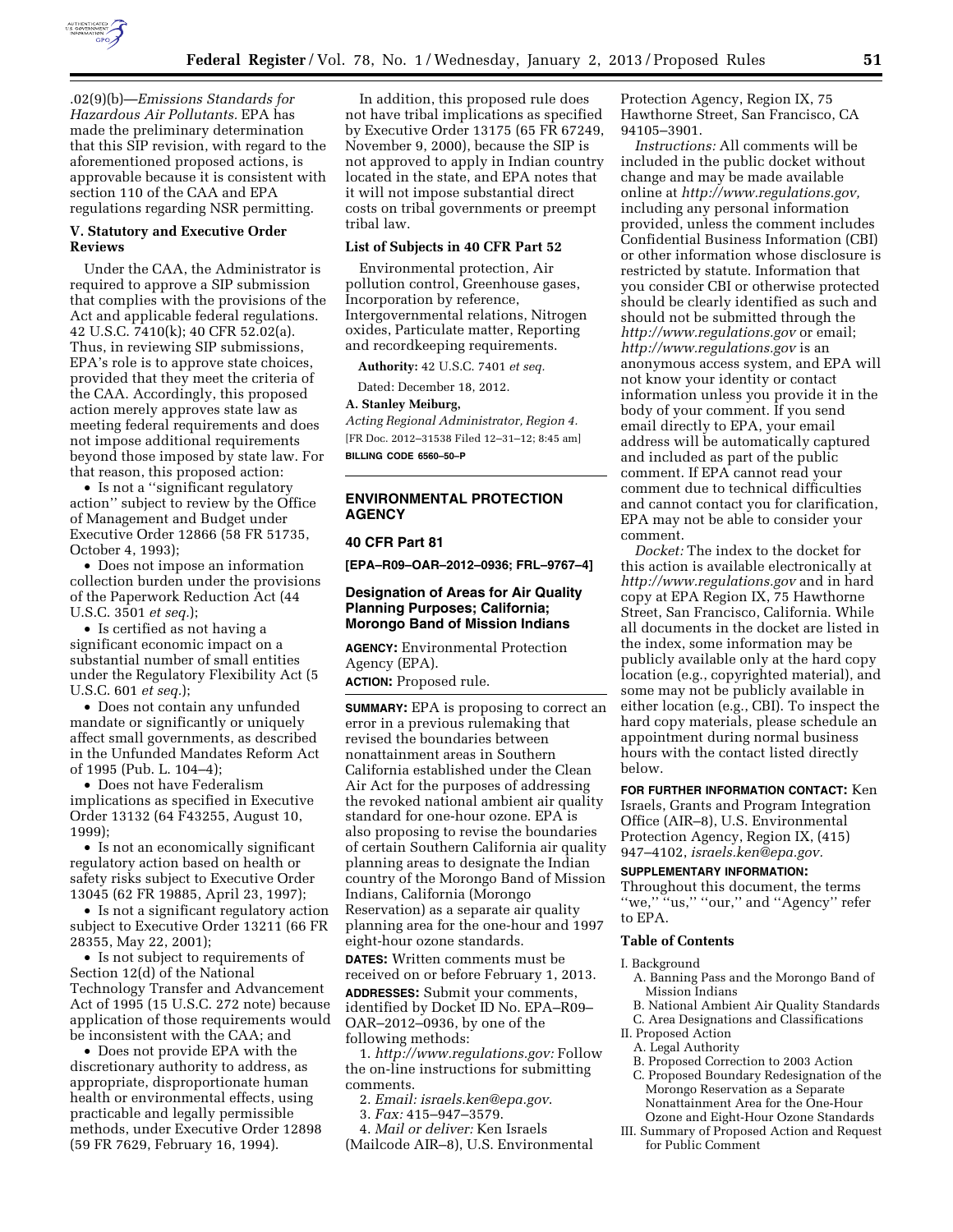IV. Statutory and Executive Order Reviews

### **I. Background**

# *A. Banning Pass and the Morongo Band of Mission Indians*

Connecting the South Coast Air Basin to the Coachella Valley, the Banning Pass (also known as the San Gorgonio Pass) is one of the three major routes by which air pollutants are transported out of the Los Angeles metropolitan area (which lies within the South Coast Air Basin). Banning Pass runs in an eastwest direction for about 15 miles and is about 5 miles wide. The pass starts west of Beaumont, California at an elevation of about 2,200 feet and reaches a maximum elevation of around 2,600 feet in the city of Beaumont, then drops to an elevation of near 1,400 feet between Cabazon and White Water. The San Bernardino Mountains are on the north side of the pass and the San Jacinto Mountains are on the south side. The San Bernardino Mountains reach a maximum elevation of approximately 11,500 feet at the top of San Gorgonio Mountain and the San Jacinto Mountains reach a maximum elevation of approximately 10,800 feet at Mt. San Jacinto.

The Morongo Band of Mission Indians, California (''Morongo Tribe'' or ''Tribe'') is a federally-recognized Indian tribe whose Indian country 1 (''Morongo Reservation'' or ''Reservation'') lies within the Banning Pass. The Morongo Reservation covers approximately 35,000 acres and is home to approximately 1,500 full-time residents.2 The Morongo Reservation is rural, and most of the current land use is residential or agricultural. The Morongo Reservation also hosts a hotel and casino, among other enterprises.

The eastern edge of the Morongo Reservation abuts the current boundary between the South Coast Air Basin and Southeast Desert/Coachella Valley air planning areas. Most of the Morongo

Reservation is located north of Interstate 10, just east of the City of Banning, but some of the Reservation is located south of Interstate 10 as well.

## *B. National Ambient Air Quality Standards*

The Clean Air Act (CAA or ''Act'') requires EPA to establish a National Ambient Air Quality Standard (NAAQS or ''standard'') for pollutants that ''may reasonably be anticipated to endanger public health and welfare'' and to develop a primary and secondary standard for each NAAQS. The primary standard is designed to protect human health with an adequate margin of safety and the secondary standard is designed to protect public welfare and the environment. EPA has set NAAQS for six common air pollutants, referred to as criteria pollutants: Ozone, carbon monoxide, nitrogen dioxide, sulfur dioxide, particulate matter, and lead.

In 1979, EPA promulgated the first ozone 3 standard of 0.12 parts per million (ppm), averaged over a one-hour period (''one-hour ozone standard''), to replace an earlier photochemical oxidant standard. In 1997, EPA revised the ozone standard to 0.08 ppm, eighthour average (''1997 eight-hour ozone standard''), and then, in 2008, lowered the eight-hour ozone standard to 0.075 ppm (''2008 ozone standard''). Today's proposed action relates only to the designations and classifications for the one-hour ozone and 1997 eight-hour ozone standards, discussed below, but relies on EPA's analysis and rationale for the Agency's recent designations for the 2008 ozone standard.

# *C. Area Designations and Classifications*

Areas of the country were originally designated as attainment, nonattainment, or unclassifiable following enactment of the 1977 Amendments to the CAA. *See* 43 FR 8962 (March 3, 1978). These designations were generally based on monitored air quality values compared to the applicable standard. Under the 1990 Amendments to the CAA, ozone nonattainment areas were further classified as ''Marginal,'' ''Moderate,'' ''Serious,'' ''Severe'' or ''Extreme'' depending upon the severity of the ozone problem. Area designations and classifications are codified in 40 CFR part 81; area designations and

classifications for California are codified at 40 CFR 81.305.

EPA has historically designated areas in Southern California by referencing air basins, including the South Coast Air Basin 4 and the Southeast Desert Air Basin. More recently, the EPA has recognized California's division of the former Southeast Desert Air Basin into the Mojave Desert Air Basin and the Salton Sea Air Basin. The relevant portion of the Southeast Desert Air Basin (and Salton Sea Air Basin) for the purposes of this proposed action is Coachella Valley, which covers roughly the middle third of Riverside County, i.e., east of the South Coast Air Basin and west of the Little San Bernardino Mountains.

Historically, the Morongo Reservation was included in the Coachella Valley portion of the Southeast Desert Air Basin and was designated accordingly for the various standards. In 2002, the State of California requested that EPA revise the boundaries of the South Coast Air Basin and the Southeast Desert Air Basin to remove the Banning Pass area from the Coachella Valley portion of the Southeast Desert Air Basin and include it in the South Coast Air Basin. *See* 68 FR 57820 (October 7, 2003).5 Specifically, California sought to establish a new boundary approximately 18 miles east of the then-established boundary between the South Coast Air Basin and the Coachella Valley portion of the Southeast Desert Air Basin. The boundary between the two basins was to be moved from the range line common to Range 2 West and Range 1 West to the range line common to Range 2 East and Range 3 East (San Bernardino Base and

5California also requested two other specific boundary changes: (1) To move the eastern boundary of the Coachella Valley portion of the Southeast Desert ozone nonattainment area further east to match the boundaries of the Coachella Valley PM–10 nonattainment area, and (2) to correct an error in the eastern boundary of the San Bernardino County portion of the South Coast Air Basin with respect to carbon monoxide. Unlike the boundary change to enlarge the South Coast to include the entire Banning Pass area, the change in the eastern boundary of the Coachella Valley portion of the Southeast Desert ozone nonattainment area did not affect Indian country and would not be affected by today's proposed action. The approval of the State's request to correct the carbon monoxide boundary simply fixed a typographical error and thereby removed from the South Coast carbon monoxide nonattainment area a portion of San Bernardino County that neither EPA nor California intended to be included. *See* 68 FR 48848, at 48850 (August 15, 2003). EPA's correction of the carbon monoxide boundary in San Bernardino County would also be unaffected by today's proposed action.

<sup>1</sup> ''Indian country'' as defined at 18 U.S.C. 1151 refers to: ''(a) All land within the limits of any Indian reservation under the jurisdiction of the United States Government, notwithstanding the issuance of any patent, and, including rights-of-way running through the reservation, (b) all dependent Indian communities within the borders of the United States whether within the original or subsequently acquired territory thereof, and whether within or without the limits of a state, and (c) all Indian allotments, the Indian titles to which have not been extinguished, including rights-of-way running through the same.'' The Morongo Tribe is the only Tribe that has Indian country in the portion of the Banning Pass at issue in this rulemaking.

<sup>2</sup>See EPA's 2008 eight-hour ozone standard designations Technical Support Document (TSD) found at *[http://www.epa.gov/groundlevelozone/](http://www.epa.gov/groundlevelozone/designations/2008standards/documents/R9_CA_TSD_FINAL.pdf) [designations/2008standards/documents/](http://www.epa.gov/groundlevelozone/designations/2008standards/documents/R9_CA_TSD_FINAL.pdf)  R9*\_*CA*\_*TSD*\_*[FINAL.pdf.](http://www.epa.gov/groundlevelozone/designations/2008standards/documents/R9_CA_TSD_FINAL.pdf)* 

<sup>3</sup> Ground-level ozone is a gas that is formed by the reaction of volatile organic compounds (VOC) and oxides of nitrogen  $(NO_X)$  in the atmosphere in the presence of sunlight. These precursor emissions are emitted by many types of pollution sources, including power plants and industrial emissions sources, on-road and off-road motor vehicles and engines, and smaller sources, collectively referred to as area sources.

<sup>4</sup>The South Coast includes Orange County, the southwestern two-thirds of Los Angeles County, southwestern San Bernardino County, and western Riverside County (see 40 CFR 81.305).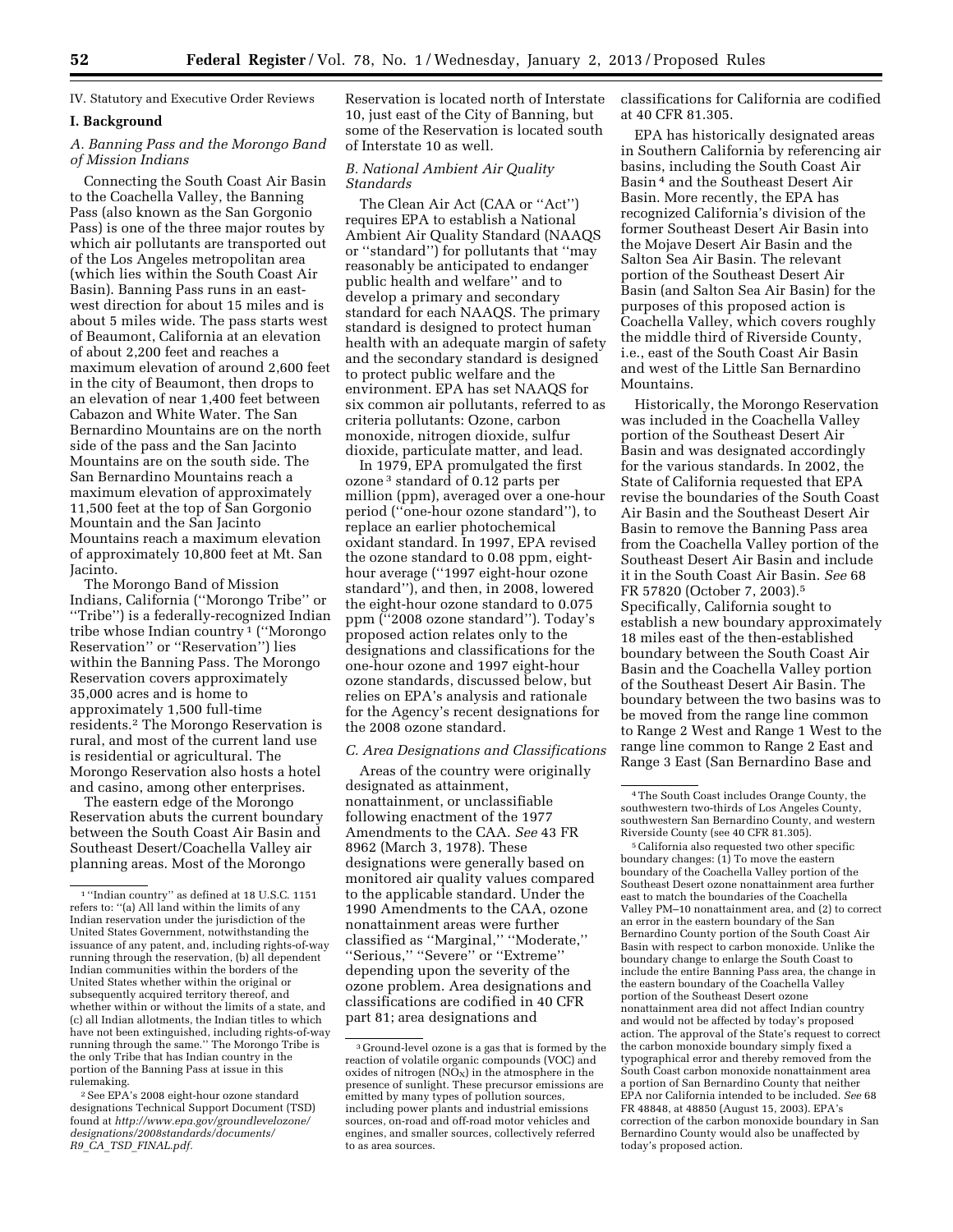Meridian).6 On October 7, 2003, EPA approved California's boundary change request (68 FR 57820).

With respect to the one-hour ozone standard, EPA's 2003 action had the effect of moving the Morongo Reservation from the Coachella Valley portion of the ''Southeast Desert Modified AQMA Area'' (''Southeast Desert'') to the South Coast Air Basin and changing the designations and classifications accordingly. Specifically, EPA's 2003 action had the effect of changing the ozone nonattainment area classification for the Banning Pass area, including the Morongo Reservation, from ''Severe-17'' to ''Extreme''.7

In 2004, EPA promulgated area designations and classifications for the 1997 eight-hour ozone standard. Among the California areas, EPA designated the ''Los Angeles-South Coast Air Basin, CA,'' the boundary of which coincided with the boundary for the one-hour ozone standard, as amended in 2003 to include the entire Banning Pass, including the Morongo Reservation, as a ''Severe-17'' nonattainment area. *See* 69 FR 23858 (April 30, 2004). In EPA's 2004 final rule, the Agency designated ''Riverside Co. (Coachella Valley), CA'' (''Coachella Valley'') as a ''Serious'' nonattainment area. In 2007, the State of California requested that EPA reclassify the South Coast nonattainment area from ''Severe-17'' to ''Extreme'' and the Coachella Valley nonattainment area from ''Serious'' to ''Severe-15'' for the 1997 eight-hour ozone standard.

In response to EPA's 2003 boundary change action and California's 2007 reclassification request, the Morongo Tribe requested that EPA create a separate nonattainment area for the Morongo Reservation or, alternatively, move the western boundary of the Coachella Valley area westward to include the Morongo Reservation. *See* 

letter from Robert Martin, Chairman, Morongo Band of Mission Indians, to Deborah Jordan, Director, Air Division, EPA Region IX, dated May 29, 2009.

In 2009, in response to California's 2007 reclassification request, EPA proposed that all Indian country in the South Coast be reclassified in keeping with the classification of non-Indian country State lands to ''Extreme'' for the 1997 eight-hour ozone standard. *See* 43 FR 43654 (August 27, 2009). In 2010, EPA took final action granting the request by California to reclassify the South Coast Air Basin from ''Severe-17'' to ''Extreme'' for the 1997 eight-hour ozone standard, and to reclassify all Indian country, except that pertaining to the Morongo Tribe and the Pechanga Tribe, in keeping with the reclassification of non-Indian country State lands to ''Extreme.'' With respect to the Morongo Tribe and the Pechanga Tribe, EPA deferred reclassification pending EPA's final decisions on their previously-submitted boundary change requests. *See* 75 FR 24409 (May 5, 2010). In EPA's 2010 final rule, the Agency also granted the request to reclassify the Coachella Valley nonattainment area to ''Severe-15.''

Today's proposed action would correct EPA's 2003 action to the extent that the action relates to the designations and classifications of the Morongo Reservation for the one-hour ozone standard and would establish a separate one-hour ozone nonattainment area for the Reservation. Today's proposed action would also grant the Tribe's request to revise the boundary designation and to designate the Morongo Reservation as a separate nonattainment area for the 1997 eighthour ozone standard.8

Today's proposed action would not affect the current designations and classifications of the Morongo Reservation for any of the other standards. Today's proposed action would also not affect the designations and classifications for any pollutant with respect to State lands.

#### **II. Proposed Action**

#### *A. Legal Authority*

The relevant statutory provisions for this proposed action are CAA section 110(k)(6), which is EPA's error correction authority, and CAA sections

107(d)(3), 301(a) and 301(d), which are EPA's authority to redesignate Indian country areas under these circumstances.

Section 110(k)(6) of the CAA provides: ''Whenever the Administrator determines that the Administrator's action approving, disapproving, or promulgating any plan or plan revision (or part thereof), area designation, redesignation, classification, or reclassification was in error, the Administrator may in the same manner as the approval, disapproval, or promulgation revise such action as appropriate without requiring any further submission from the State. Such determination and the basis thereof shall be provided to the State and public.'' We interpret this provision to authorize the Agency to make corrections to a promulgated regulation when it is shown to our satisfaction that (1) we clearly erred in failing to consider or inappropriately considering information made available to EPA at the time of the promulgation, or the information made available at the time of promulgation is subsequently demonstrated to have been clearly inadequate, and (2) other information persuasively supports a change in the regulation. *See* 57 FR 56762, at 56763 (November 30, 1992).

Sections 107(d)(3)(A)–(C) provide that EPA may initiate the redesignation process ''on the basis of air quality data, planning and control considerations, or any other air quality-related considerations the Administrator deems appropriate,'' and ''promulgate the redesignation, if any, of the area or portion thereof.'' CAA section 107(d)(3) does not refer to Indian country, but consistent with EPA's discretionary authority in CAA sections 301(a) and 301(d)(4) to directly administer CAA programs, and protect air quality in Indian country through federal implementation, EPA is authorized to directly administer sections 107(d)(3)(A)–(C) and redesignate Indian country areas.9

<sup>6</sup>For a detailed map of the area, please see the technical support document (TSD) for this proposed rulemaking available in the docket for this action, EPA–R09–OAR–2012–0936.

<sup>7</sup>For carbon monoxide, EPA's action had the effect of changing the designation of the Banning Pass area from ''unclassifiable/attainment'' to ''Serious'' nonattainment. With respect to particulate matter with an aerodynamic diameter less than or equal to a nominal 10 micrometers (''PM10''), the action did not change the designation or classification of the Banning Pass because both the South Coast Air Basin and Coachella Valley are ''Serious'' nonattainment areas for that pollutant. Both the South Coast and Coachella Valley are designated as unclassifiable or attainment for the nitrogen dioxide and sulfur dioxide standards, but, for nitrogen dioxide, the South Coast Air Basin is a former nonattainment area for which a maintenance plan has been approved. *See* 63 FR 39747 (July 24, 1998). Today's proposed action relates only to the designations and classifications for the one-hour ozone and 1997 eight-hour ozone standards.

<sup>8</sup> If we finalize our proposed action to revise the boundaries of the South Coast to designate the Morongo Reservation as a separate nonattainment area for the 1997 eight-hour ozone standard, EPA will withdraw our proposed rule to reclassify Indian country in the South Coast to ''Extreme'' for the 1997 eight-hour ozone standard (74 FR 43654, August 27, 2009) to the extent that the 2009 proposed rule relates to the Morongo Reservation.

 $^{\rm 9}$  Revisions of designations are referred to as ''redesignations.'' Boundary changes revise an area's designation and, as such, represent one type of redesignation. As a general matter, EPA is no longer acting to redesignate areas with respect to the revoked one-hour ozone standard. However, in this instance, EPA is proposing to revise the designation of an air quality planning area in concert with a proposal to correct a clear error that occurred with respect to Indian country prior to revocation of the one-hour ozone standard. As indicated in this document, EPA believes that correction of this error is justified by the specific jurisdictional context and the on-going regulatory impacts on the Morongo Tribe arising from the error.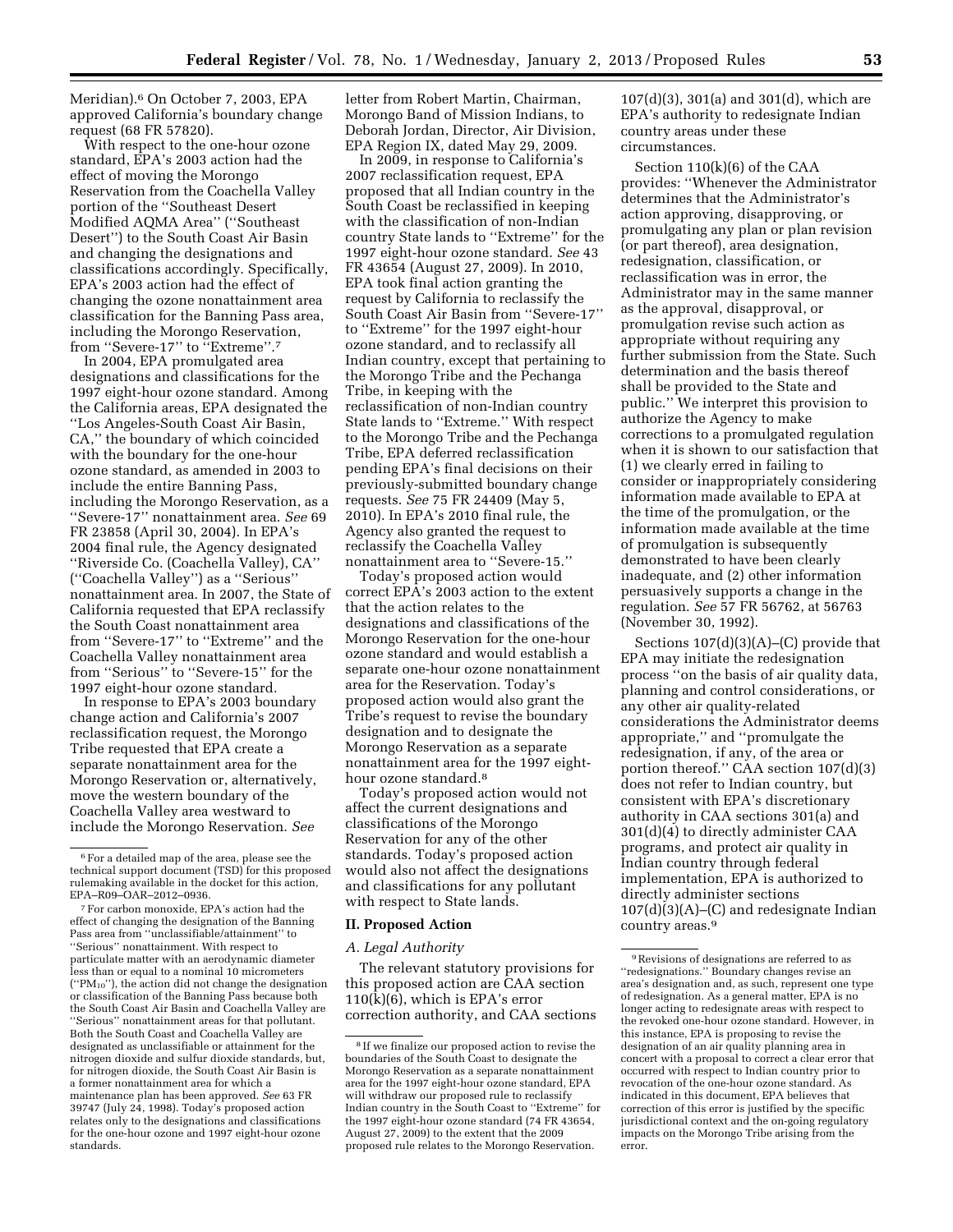#### *B. Proposed Correction to 2003 Action*

We have reviewed the materials submitted by the State of California in connection with the State's 2002 request to enlarge the South Coast Air Basin to include the Banning Pass area, thereby removing the area from the Southeast Desert. We have also reviewed EPA's rationale for approving the State's request. On the basis of that review, and for reasons given below, EPA has concluded that while EPA's action to approve California's request was not erroneous with respect to state lands, it was erroneous with respect to the Morongo Reservation and that we have sufficient justification to correct the error at this time.

First, a review of the items listed in EPA's administrative record for EPA's proposed (68 FR 48848, August 15, 2003) and final (68 FR 57820, October 7, 2003) rules approving California's boundary change request reveals no reference to, or map illustrating the location of, the Morongo Reservation.

Second, from review of the record, it is clear that EPA understood its action as one in which the Agency was taking action on a State request under CAA section 107(d)(3)(D). *See,* e.g., the proposed rule at 48850 (''\* \* \* we are proposing to fully approve [the requests] under CAA section 107(d)(3)(D).''). Section 107(d)(3)(D) provides: ''The Governor of any State may, on the Governor's own motion, submit to the Administrator a revised designation of any area or portion thereof within the State.'' Typically, however, states are not approved to administer programs under the CAA in Indian country, and California has not been approved by EPA to administer any CAA programs in Indian country. CAA actions in Indian country would thus generally be taken either by EPA, or by an eligible Indian tribe itself under an EPA-approved program. In this case, the Morongo Tribe has not applied under CAA section 301(d) for treatment-in-a-similarmanner-as-a-state (TAS) for purposes of designations and redesignations under section 107(d) and does not implement any relevant EPA-approved CAA regulatory program, nor has the tribe developed a tribal implementation plan (TIP).10 In these circumstances, EPA is the appropriate entity to administer relevant CAA programs in Indian country.

Thus, with respect to the Indian country located within an area subject to a State boundary change request, EPA is the appropriate entity to initiate and promulgate the redesignation, and EPA could do so under CAA sections  $107(d)(3)(A)$ –(C) and sections 301(a) and 301(d)(4), as discussed above in subsection II.A (''Legal Authority''). While EPA thus had authority to change the boundary of the South Coast Air Basin with respect to Indian country, it is apparent from the proposed and final rules in 2003 that EPA did not recognize that it was acting under that authority or appropriately consider the effect of the action on Indian country lands. EPA recognized only that the Agency was acting on a State request under section 107(d)(3)(D) and reviewed the request accordingly. As noted previously, states are not approved to administer CAA programs in Indian country.11

If EPA's actions had more explicitly addressed the fact that the State's request affected tribal lands, and also had expressly considered the Tribe's position with respect to the State's request to revise the boundary in relation to Indian country, EPA might well have relied upon the same criteria cited in the proposed rule. The criteria, set forth in section 107(d)(3)(A) include ''air quality data, planning and control considerations, or any other air qualityrelated considerations the Administrator deems appropriate''. The evaluation of ''planning and control considerations'' for Indian country, however, differs from that for State lands. In this instance, with respect to State lands, the South Coast Air Quality Management District (SCAQMD) has planning and permitting responsibility over the entire Banning Pass area, as well as the South Coast, and Coachella Valley, and administers an EPA-approved (nonattainment) New Source Review (NSR) program under which permits may be issued to new or modified stationary sources.

In contrast, EPA currently administers relevant CAA programs on the Morongo Reservation. Until recently, EPA had not established a NSR program applicable to the Reservation. This means that a higher ozone classification, and simultaneous lowering (i.e., more stringent) of NSR major source thresholds, would have presented a greater challenge for new and modified stationary sources at the Morongo Reservation than for similar sources on

State lands in the Banning Pass subject to SCAQMD's EPA-approved NSR program. (EPA's NSR rule for Indian country, including the Morongo Reservation, was published on July 1, 2011 at 76 FR 38748 and took effect on August 30, 2011.)

Moreover, state law and SCAQMD rules restrict the use of emission reduction credits generated under SCAQMD rules by major new or modified sources located within the South Coast Air Basin, but outside the scope of the SCAQMD program. *See*  SCAQMD Rule 1309 (''Emission Reduction Credits''), subsection (h)(3); and California Health & Safety Code section 40709.6 (''Offset by reductions credited to stationary sources located in another district''). Given the few emissions sources on the Morongo Reservation, reliance upon emissions reductions by sources off the Reservation to offset emissions from any major new or modified sources on the Reservation is inevitable and because of the limitations in state law and SCAQMD rules, the availability of such emissions reductions is uncertain.

Therefore, as described above, in the specific circumstances presented here, and based on our review of the record from the 2003 rulemaking, we conclude that EPA erred in including the Morongo Reservation in the 2003 boundary change approval. Because Indian country was subsumed into a larger area for which the State requested a boundary revision, EPA should not have acted solely with respect to the State's request under section 107(d)(3)(D), but should have fulfilled its responsibilities pursuant to section  $107(d)(3)(A)$ –(C), and sections 301(a) and 301(d) and considered the relevant criteria from the perspective of Indian country.

Furthermore, we recognize that the boundary change has had adverse regulatory impacts on the Morongo Tribe, particularly by lowering the onehour ozone NSR major source threshold from 25 tons per year to 10 tons per year. This adverse regulatory impact continues to affect the Tribe, even though the one-hour ozone standard was revoked, effective on June 15, 2005 [i.e., one year from the designations for the eight-hour ozone standard—*see* 40 CFR 50.9(b)].

With respect to the one-hour ozone standard and the related NSR major source thresholds, the Tribe continues to be affected because, in the wake of a decision by the U.S. Court of Appeals for the DC Circuit challenging EPA's Phase I Implementation Rule for the

<sup>10</sup> In addition, the CAA does not require Indian tribes to develop and seek approval of air programs, and pursuant to our authority in CAA section 301(d), EPA has interpreted relevant CAA requirements for submission of air programs as not applying to tribes. *See* 40 CFR 49.4.

<sup>11</sup>EPA is not excluding the possibility that Tribes can agree with State requests in certain circumstances, nor are we suggesting that we would undo actions we took just because we did not explicitly identify Indian country land that was included with the State land.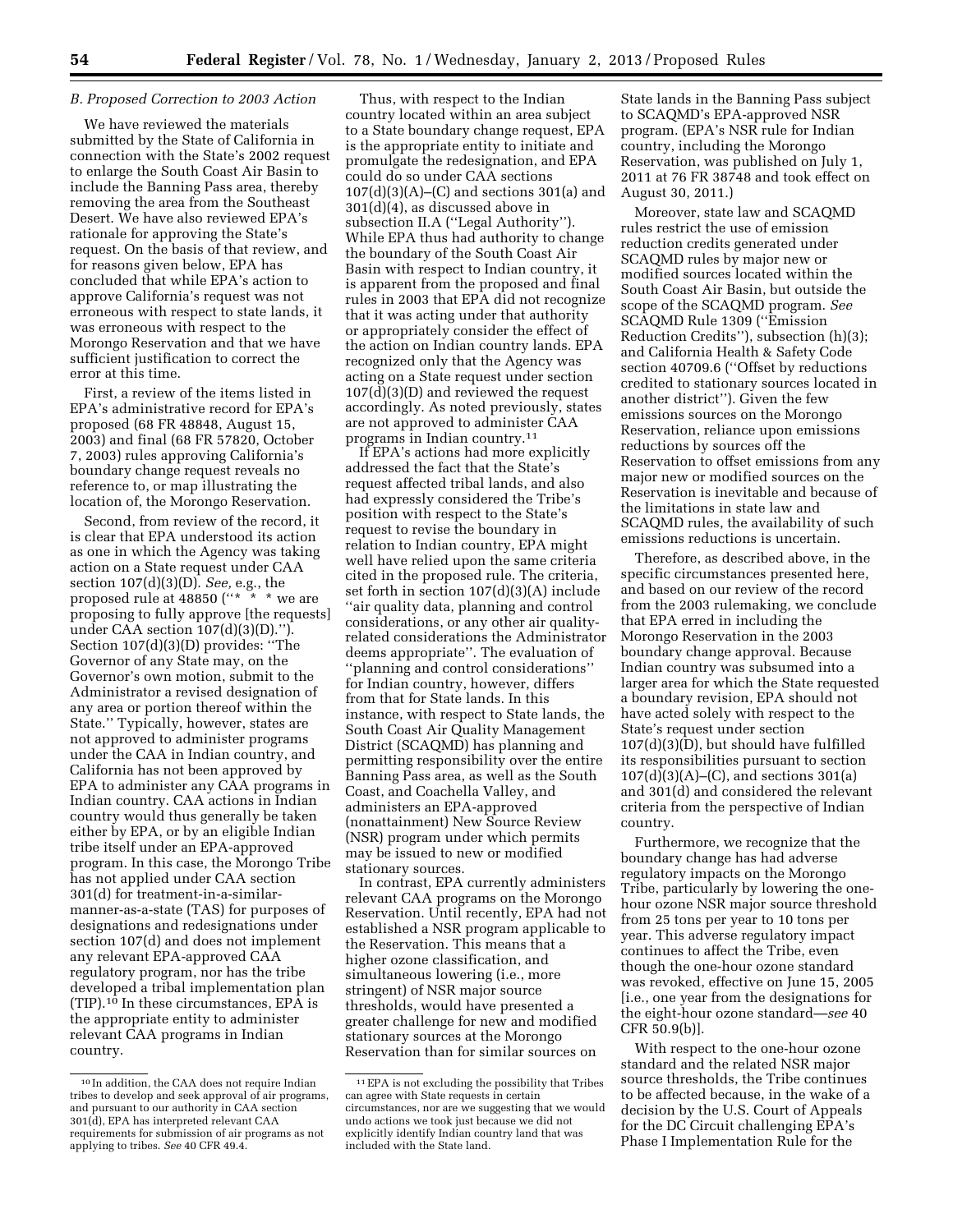eight-hour ozone standard,<sup>12</sup> the NSR requirements that had applied by virtue of the area's classification as of June 15, 2004 continue to apply under antibacksliding requirements established by EPA for the transition from the one-hour ozone standard to the eight-hour ozone standard. *See* 77 FR 28424 (May 14, 2012) for information concerning the NSR requirement and the antibacksliding provisions for the former one-hour ozone standard. Thus, notwithstanding the revocation of the one-hour ozone standard, the applicable major source NSR thresholds for the Morongo Reservation continue to be 10 tons per year, based on the inclusion of the Reservation in the South Coast because the South Coast was classified as ''Extreme'' for the one-hour ozone standard on June 15, 2004.

In sum, given the on-going effects that flow from our 2003 error, we are persuaded to propose action now to correct the error in our 2003 boundary change action as it relates to the Morongo Reservation.

In considering how to correct the error in our 2003 boundary change action, we have concluded from our review of the administrative record for that rulemaking that EPA did not commit an error with respect to State lands. Our proposed action addresses only the specific regulatory impact on the Morongo Reservation, and otherwise leaves the 2003 action unchanged. Thus, we propose to rescind the 2003 boundary change rule only with respect to the Morongo Reservation for the revoked one-hour ozone standard.

Revocation of the 2003 boundary change rule with respect to the Morongo Reservation would return it to its status before the 2003 boundary change, when the Reservation was included in the Southeast Desert one-hour ozone nonattainment area. (see section I.C. herein). In this action, however, EPA is taking the additional step of proposing to revise the boundaries of the Southeast Desert to designate the Morongo Reservation as a separate one-hour ozone nonattainment area. If both proposed actions are finalized, the Morongo Reservation would resume the one-hour ozone nonattainment classification it previously shared with the Southeast Desert (i.e., ''Severe-17'').

We are not proposing to rescind the 2003 action with respect to area designations for any of the other standards, because the Tribe has not faced any significant adverse regulatory

impacts from the boundary change with respect to those pollutants. Our proposed action would not affect any area designations or classifications with respect to State lands.

*C. Proposed Boundary Redesignation of the Morongo Reservation as a Separate Nonattainment Area for the One-Hour Ozone and 1997 Eight-Hour Ozone Standards* 

As noted previously, on May 29, 2009, the Morongo Tribe submitted a request to EPA for a boundary change to create a separate ozone nonattainment area, or in the alternative, to move the western boundary of the Coachella Valley nonattainment area westward to include the Morongo Reservation. As noted above, we are authorized to redesignate Indian country areas under these circumstances under CAA sections  $107(d)(3)(A)$ –(C), 301(a) and 301(d).

Recently, EPA issued a policy (referred to herein as the ''Tribal Designation Policy'') for establishing separate air quality designations for areas of Indian country.13 Where EPA receives a request for a boundary change from a tribe seeking to have its Indian country designated as a separate area, the policy indicates that EPA will make decisions regarding these requests on a case-by-case basis after consultation with the tribe. As a matter of policy, EPA believes that it is important for tribes to submit the following information when requesting a boundary change: A formal request from an authorized tribal official; documentation of Indian country boundaries to which the air quality designation request applies; concurrence with EPA's intent to include the identified tribal lands in the 40 CFR part 81 table should EPA separately designate the area; and a multi-factor analysis to support the request. *See* Tribal Designation Policy, pages 3 and 4.

The Tribal Designation Policy states that EPA intends to make decisions regarding a tribe's request for a separate air quality designation after all necessary consultation with the tribe and, as appropriate, with the involvement of other affected entities, and after evaluating whether there is sufficient information to support such a designation. Boundary change requests for a separate air quality designation should include an analysis of a number

of factors (referred to as a ''multi-factor analysis,'') including air quality data, emissions-related data (including source emissions data, traffic and commuting patterns, population density and degree of urbanization), meteorology, geography/topography, and jurisdictional boundaries.14 EPA believes these factors are appropriate to consider in acting under CAA sections 107(d)(3)(A)–(C), 301(a) and 301(d).

On May 29, 2009, the Chairman of the Morongo Tribe submitted the Tribe's request for a separate ozone nonattainment area that included a multi-factor analysis addressing air quality data, emissions data, meteorology, geography/topography, and jurisdictional boundaries. As such, although submitted prior to release of the Tribal Designation Policy, the Morongo Tribe's request for a boundary change to create a separate ozone nonattainment area, in conjunction with EPA's additional analysis found in the technical support document for this proposed action, represents the type of formal, official request and supporting information called for in the policy.15

EPA recently reviewed the Morongo Tribe's multi-factor analysis in connection with designating areas of the country for the 2008 ozone standard. Upon review of the Tribe's analysis and EPA's own supplemental analysis in light of the Tribal Designation Policy, EPA designated the Morongo Reservation as a separate nonattainment area for the 2008 ozone standard. *See* 77 FR 30088 (May 21, 2012). We believe that EPA's analysis and recent decision to designate the Morongo Reservation as a separate nonattainment area for the 2008 ozone standard is directly relevant to our consideration of whether to revise the boundaries of existing air quality planning areas to designate the Morongo Reservation as a separate nonattainment area for the one-hour and 1997 eighthour ozone standards. We recognize that the three standards address the same pollutant, and thus share multi-factor analyses and considerations.16

EPA is therefore adopting the analysis and rationale previously relied upon by EPA in establishing the Morongo nonattainment area for the 2008 ozone

<sup>12</sup>*South Coast Air Quality Management District* v. *EPA,* 472 F.3d 882 (DC Cir. 2006) reh'g denied 489 F.3d 1245 (clarifying that the vacatur was limited to the issues on which the court granted the petitions for review).

<sup>13</sup>See memorandum from Stephen D. Page, Director, EPA Office of Air Quality Planning and Standards, to EPA Regional Air Directors, Regions I–X, dated December 20, 2011, titled ''Policy for Establishing Separate Air Quality Designations for Areas of Indian Country.''

<sup>14</sup>The Tribal Designation Policy also states that, in addition to information related to the identified factors, tribes may submit any other information that they believe is important for EPA to consider.

<sup>15</sup> In addition, EPA has consulted with the tribe several times about this matter.

<sup>16</sup>EPA also notes that in using many of the same factors found in the 2008 ozone designations process, we are using factors that represent the most current information regarding meteorology, air quality, etc. in the area and therefore we believe serve the purposes of being representative for the previously established ozone standards.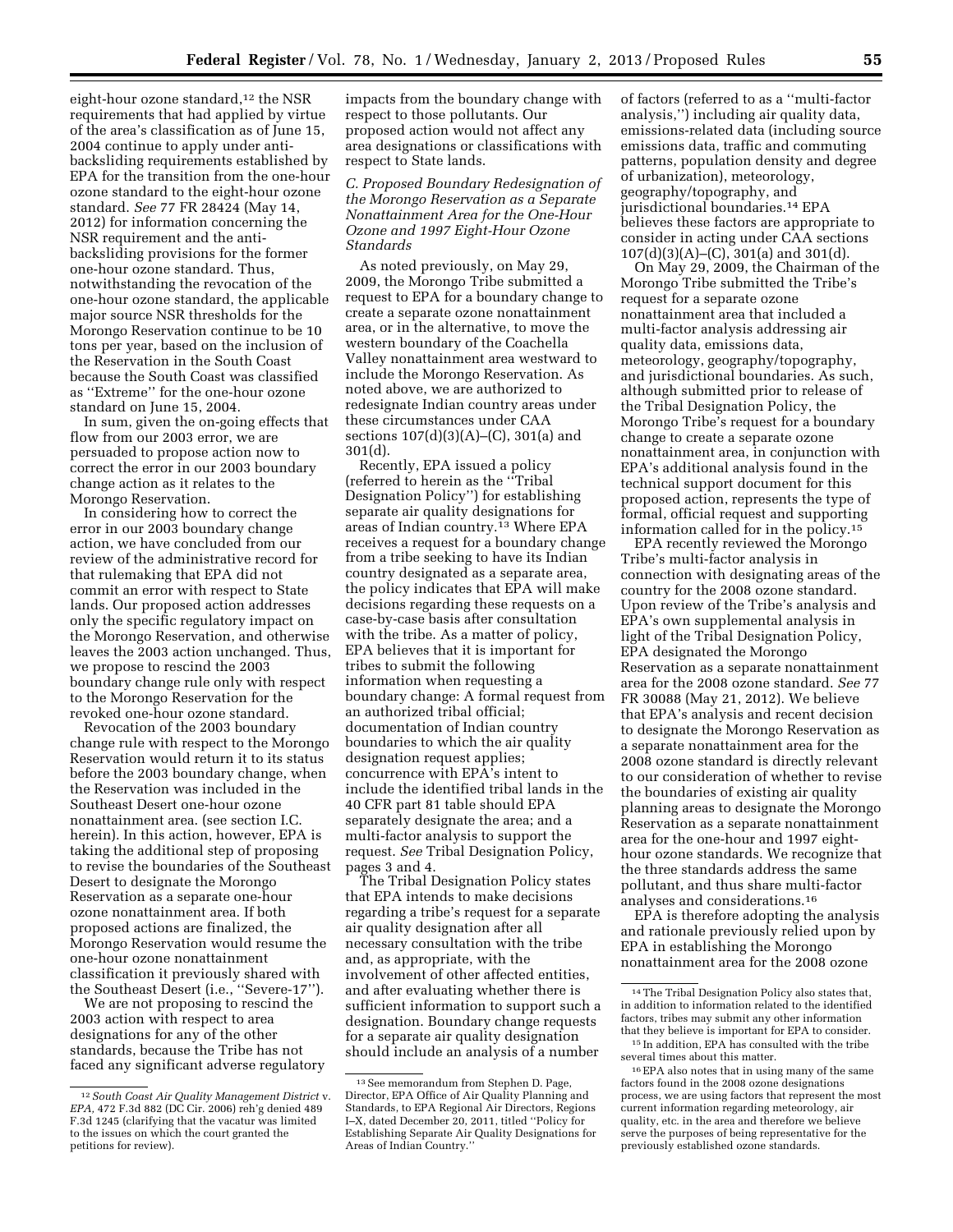standard. Key findings from the 2008 ozone designations decision that we are adopting for this proposed action include: 17

• *Air quality data:* The SCAQMD-run monitor in Banning is located within two miles of the Morongo monitor, and data from SCAQMD's Banning monitor is appropriate for use as a regulatory monitor and is representative of air quality within the Morongo Reservation. Eight-hour ozone concentrations measured at the SCAQMD-run Banning ozone monitor shows continued violations of the 1997 eight-hour ozone standard and, reflecting the transitional nature of the Banning Pass area, contrast with the higher design values of the South Coast Air Basin to the west and lower design values in Southeast Desert to the east; 18

• *Emissions data:* Sources of air pollutants located on or associated with the Morongo Reservation consist of stationary sources that generate less than 20 tons per year (tpy) of  $NO<sub>X</sub>$  and less than 20 tpy of VOC, and motor vehicles for travel associated with the 1,500 residents and visitors to the Morongo Casino Resort. In contrast, ozone precursor emissions from the adjacent Los Angeles-South Coast Air Basin nonattainment area exceed 400,000 tpy of  $NO<sub>X</sub>$  and over 200,000 tpy of VOC, with a total population of approximately 17 million people.19 To the east, ozone precursor emissions from the adjacent Riverside County (Coachella Valley, which was originally part of the Southeast Desert Air Basin) nonattainment area exceed 50,000 tpy of  $NO<sub>X</sub>$  and 28,000 tpy of VOC, with a population of over 2 million people; 20

• *Meteorology:* Under most meteorological conditions, air from the coastal plain (i.e., South Coast) to the west is funneled through Banning Pass to the desert area to the east. As a

19See page 5 of the Morongo portion of the 2008 eight-hour ozone standard TSD found at *[http://](http://www.epa.gov/groundlevelozone/designations/2008standards/documents/R9_CA_TSD_FINAL.pdf)  [www.epa.gov/groundlevelozone/designations/](http://www.epa.gov/groundlevelozone/designations/2008standards/documents/R9_CA_TSD_FINAL.pdf) [2008standards/documents/R9](http://www.epa.gov/groundlevelozone/designations/2008standards/documents/R9_CA_TSD_FINAL.pdf)*\_*CA*\_*TSD*\_*FINAL.pdf* 

20See page 6 of the Morongo portion of the 2008 eight-hour ozone standard TSD found at *[http://](http://www.epa.gov/groundlevelozone/designations/2008standards/documents/R9_CA_TSD_FINAL.pdf)  [www.epa.gov/groundlevelozone/designations/](http://www.epa.gov/groundlevelozone/designations/2008standards/documents/R9_CA_TSD_FINAL.pdf) [2008standards/documents/R9](http://www.epa.gov/groundlevelozone/designations/2008standards/documents/R9_CA_TSD_FINAL.pdf)*\_*CA*\_*TSD*\_*FINAL.pdf* 

mountain pass area, the meteorology is dissimilar from that of either the coastal plain to the west or the desert area to the east. The winds are more frequent and stronger, with a more westerly component, than those in most of the coastal plain, and the temperatures vary more than in most of the coastal plain but not as much as in the desert area to the east.21 Thus, in some ways, the Banning Pass is transitional between the coastal and desert areas; in other ways, as a mountain pass, the Banning Pass is simply unlike either area to the west or east;

• *Geography/topography:* The topographical characteristics of the Banning Pass create very different climatic conditions than found in the coastal plain to the west or the desert area to the east, such as persistently strong westerly air flow that is compressed and channeled by the elevated land mass of the Pass itself and the steep mountain peaks to the north and south; and

• *Jurisdictional boundaries:* Although the Morongo Reservation contains stationary and mobile sources of ozone precursors, the magnitude of ozone precursor emissions is very small compared to emissions from the adjacent Los Angeles-South Coast Air Basin and Coachella Valley nonattainment areas. Because the analysis of factors does not conclusively indicate that the sources located on the Morongo Reservation contribute to nonattainment in the surrounding area, EPA believes that consistent with the principles set forth in the Tribal Designation Policy, the jurisdictional boundaries factor is especially important in the decision-making process for designating the Morongo Reservation.

Air quality data, meteorology and topography indicate that the Morongo Reservation experiences transitional conditions characteristic of a mountain pass area through which pollutants are channeled from a highly urbanized metropolitan nonattainment area to the west to the relatively less developed nonattainment area to the east. Considering the three factors of air quality data, meteorology, and topography, EPA could reasonably include the Morongo Reservation in either the South Coast nonattainment area to the west, or the Southeast Desert nonattainment area to the east, as EPA has done in the past for the one-hour ozone standard and the 1997 eight-hour

ozone standard. Alternatively, the Agency could establish a separate nonattainment area for the Morongo Reservation as it did for the 2008 eighthour ozone standard.<sup>22</sup>

However, taking into account the minimal amount of emissions associated with activities on the Morongo Reservation and corresponding minimal contribution to regional ozone violations, we believe that in these circumstances it is appropriate to assign particular weight to the jurisdictional boundaries factor, and it is consistent with the principles for designations of Indian country set forth in the Tribal Designation Policy. Moreover, the Tribe has invested in the development of its own air program, including operation of weather stations and an air monitoring station, and has expressed interest in development of its own permitting program. Under the jurisdictional boundaries factor, we find that redesignation of the Morongo Reservation as a separate ozone nonattainment area for the one-hour ozone and 1997 eight-hour ozone standards would be appropriate. Therefore, consistent with the designation of the Morongo Reservation for the 2008 ozone standard, we propose to revise the boundaries of the Southeast Desert one-hour ozone nonattainment area and the boundaries of the South Coast 1997 eight-hour ozone nonattainment area to designate the Morongo Reservation as a separate nonattainment area for the one-hour and 1997 eight-hour ozone standards.

#### **III. Summary of Proposed Action and Request for Public Comment**

Under section 110(k)(6) of the CAA, EPA is proposing to correct an error in a 2003 final action that revised the boundaries between areas in Southern California established under the CAA for the purposes of addressing the standard for one-hour ozone. EPA has determined that the Agency erred in the 2003 final action to change the boundary of the South Coast Air Basin, which enlarged the basin to include all of the Banning Pass area. In taking that action, EPA failed to consider the presence of Indian country (i.e., the Morongo Reservation) located therein. EPA thus failed to consider the status of the Indian country under the appropriate statutory and regulatory provisions when it evaluated and acted upon the State's boundary change request. EPA believes that its error resulted in regulatory consequences for the Morongo Tribe that justify making a correction.

<sup>17</sup>See the TSD associated with this proposal for our detailed analysis of each of the factors. Our TSD also shows that violations continue for the one-hour standard and that the transitional characteristic observed for the eight-hour ozone data also applies to the one-hour ozone data.

<sup>18</sup> In performing our analysis, EPA relied on data from the following monitoring stations in our air quality system (AQS): Redlands (AQS #06–071– 4003), Banning (AQS #06–065–0012), and Palm Springs (AQS #06–065–5001). EPA believes that the Banning monitor, given its proximity, is representative of the Morongo Indian Country's air quality. EPA also notes that, while the Morongo Tribe operates its own monitor, we did not use that data for this action.

<sup>21</sup>Meteorological information for the Morongo Reservation is from *2005–2009 Weather and Air Quality Summary,* prepared by the Morongo Band of Mission Indians, Environmental Protection Department, Tribal Air Program, August 2010. <sup>22</sup> See 77 FR 30088, dated May 21, 2012.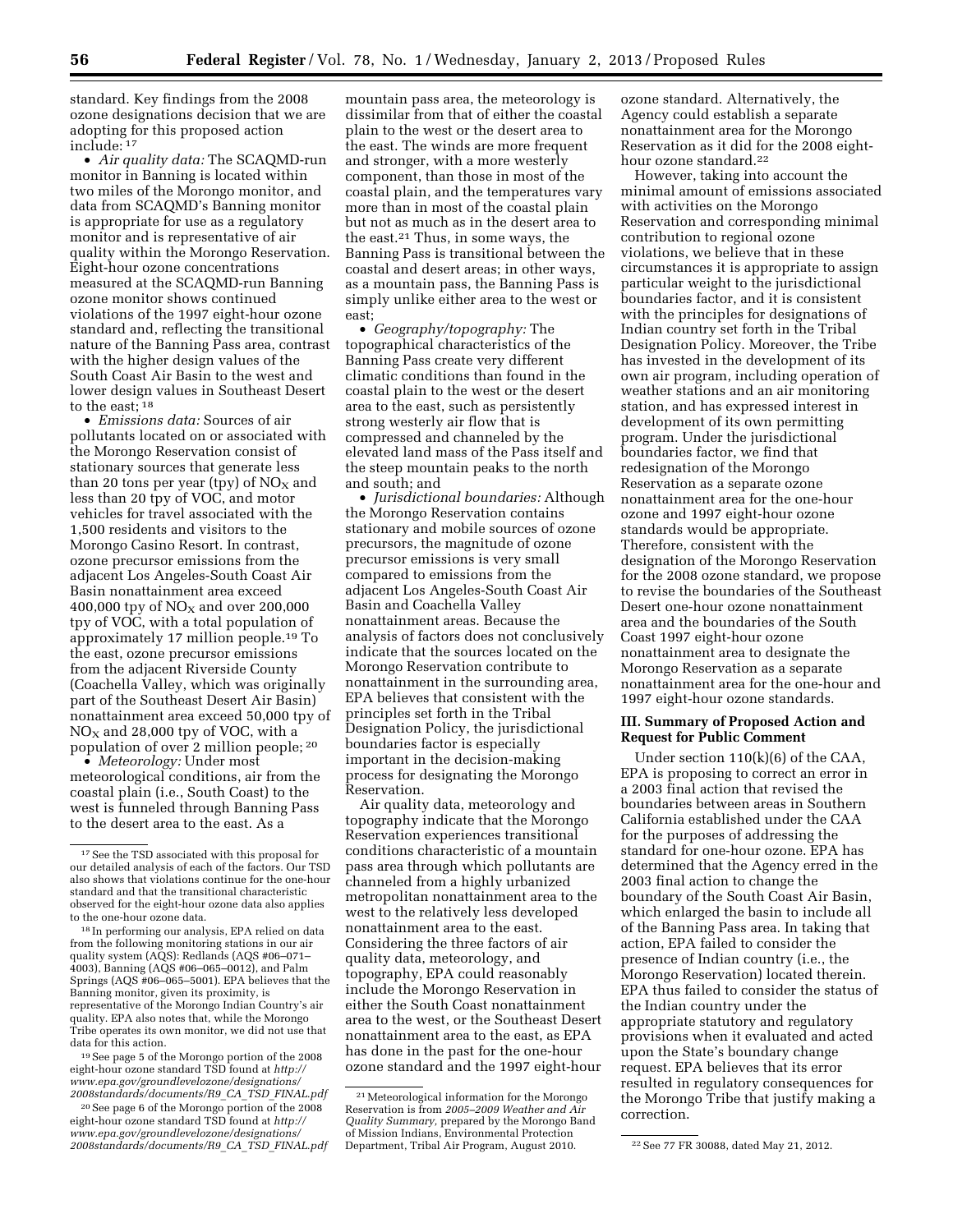Specifically, EPA is proposing to rescind the 2003 final action, as it pertains to the Morongo Reservation for the one-hour ozone standard. This proposed action would not affect the designations and classifications of State lands.

Second, under CAA section 107(d)(3), 301(a) and 301(d), we propose to revise the boundaries of the Southeast Desert to designate the Morongo Reservation as a separate nonattainment area for the one-hour ozone standard and to classify the Morongo Reservation as ''Severe-17,'' i.e., consistent with its prior classification when it was included in the Southeast Desert. Third, also under CAA section 107(d)(3), 301(a) and 301(d), we are proposing to revise the boundaries of the South Coast to designate the Morongo Reservation as a separate nonattainment area for the 1997 eight-hour ozone standard and to classify the Morongo Reservation as ''Severe-17,'' i.e., consistent with its original classification when it was included in the South Coast.

We are proposing to redesignate the Morongo Reservation as a separate air quality planning area for the one-hour ozone and 1997 eight-hour ozone standards based on our conclusion that factors such as air quality data, meteorology, and topography do not definitively support inclusion of the Reservation in either the South Coast or the Southeast Desert air quality planning areas, that Morongo Reservation emissions sources contribute minimally to regional ozone concentrations, and that the jurisdictional boundaries factor should be given particular weight under these circumstances.

If finalized as proposed, the Morongo air quality planning area for the onehour and 1997 eight-hour ozone standards would have the same boundaries as the Morongo nonattainment area for the 2008 eighthour ozone standard. Moreover, if finalized as proposed, new or modified stationary sources proposed for construction on the Morongo Reservation would be subject to the NSR major source thresholds for ''Severe-17'' ozone nonattainment areas, rather than the more stringent thresholds for ''Extreme'' ozone nonattainment areas.

EPA is soliciting public comments on the issues discussed in this document and will accept comments for the next 30 days. These comments will be considered before taking final action.

### **IV. Statutory and Executive Order Reviews**

### *A. Executive Order 12866: Regulatory Planning and Review*

Under Executive Order 12866 [58 FR 51735 (October 4, 1993)], the Agency must determine whether the regulatory action is ''significant'' and therefore subject to OMB review and the requirements of the Executive Order. The Order defines ''significant regulatory action'' as one that is likely to result in a rule that may: (1) Have an annual effect on the economy of \$100 million or more or adversely affect in a material way the economy, a sector of the economy, productivity, competition, jobs, the environment, public health or safety, or State, local, or tribal governments or communities; (2) create a serious inconsistency or otherwise interfere with an action taken or planned by another agency; (3) materially alter the budgetary impact of entitlements, grants, user fees, or loan programs or the rights and obligations of recipients thereof; or (4) raise novel legal or policy issues arising out of legal mandates, the President's priorities, or the principles set forth in the Executive Order. Under Executive Order 12866 (58 FR 51735, October 4, 1993), this proposed action is not a ''significant regulatory action'' and therefore is not subject to review by the Office of Management and Budget. For this reason, this proposed action is also not subject to Executive Order 13211, ''Actions Concerning Regulations That Significantly Affect Energy Supply, Distribution, or Use'' (66 FR 28355, May 22, 2001). This proposed action would merely correct an error in a previous rulemaking and redesignate certain air quality planning area boundaries, and thereby reinstate certain CAA designations and corresponding requirements to which the affected area had previously been subject.

#### *B. Paperwork Reduction Act*

This proposed action does not impose an information collection burden under the provisions of the Paperwork Reduction Act, 44 U.S.C. 3501 *et seq.*  Burden means the total time, effort, or financial resources expended by persons to generate, maintain, retain, or disclose or provide information to or for a Federal agency. This includes the time needed to review instructions; develop, acquire, install, and utilize technology and systems for the purposes of collecting, validating, and verifying information, processing and maintaining information, and disclosing and providing information; adjust the existing ways to comply with any

previously applicable instructions and requirements; train personnel to be able to respond to a collection of information; search data sources; complete and review the collection of information; and transmit or otherwise disclose the information. This proposed rule does not impose an information collection burden under the provisions of the Paperwork Reduction Act of 1995 (44 U.S.C. 3501 *et seq.*). An agency may not conduct or sponsor, and a person is not required to respond to a collection of information unless it displays a currently valid OMB control number. The OMB control numbers for EPA's regulations in 40 CFR are listed in 40 CFR part 9.

#### *C. Regulatory Flexibility Act (RFA)*

The Regulatory Flexibility Act (RFA) generally requires an agency to prepare a regulatory flexibility analysis of any rule subject to notice and comment rulemaking requirements under the Administrative Procedure Act or any other statute unless the agency certifies that this rule will not have a significant economic impact on a substantial number of small entities. Small entities include small businesses, small organizations, and small governmental jurisdictions.

For purposes of assessing the impacts of today's rule on small entities, small entity is defined as: (1) A small business as defined by the Small Business Administration's (SBA) regulations at 13 CFR 121.201; (2) a small governmental jurisdiction that is a government of a city, county, town, school district or special district with a population of less than 50,000; and (3) a small organization that is any not-for-profit enterprise which is independently owned and operated and is not dominant in its field. After considering the economic impacts of today's rule on small entities, I certify that this action will not have a significant economic impact on a substantial number of small entities. This proposed rule will not impose any direct requirements on small entities. EPA is proposing to correct an error in a previous rulemaking and redesignate certain air quality planning area boundaries, and thereby reinstate certain CAA designations and corresponding requirements to which the affected area had previously been subject. This proposed action is intended to, among other purposes, facilitate and support the Morongo Tribe's efforts to develop a tribal air permit program by reestablishing, within the Morongo Reservation, the less-stringent New Source Review major source thresholds that had applied under the area's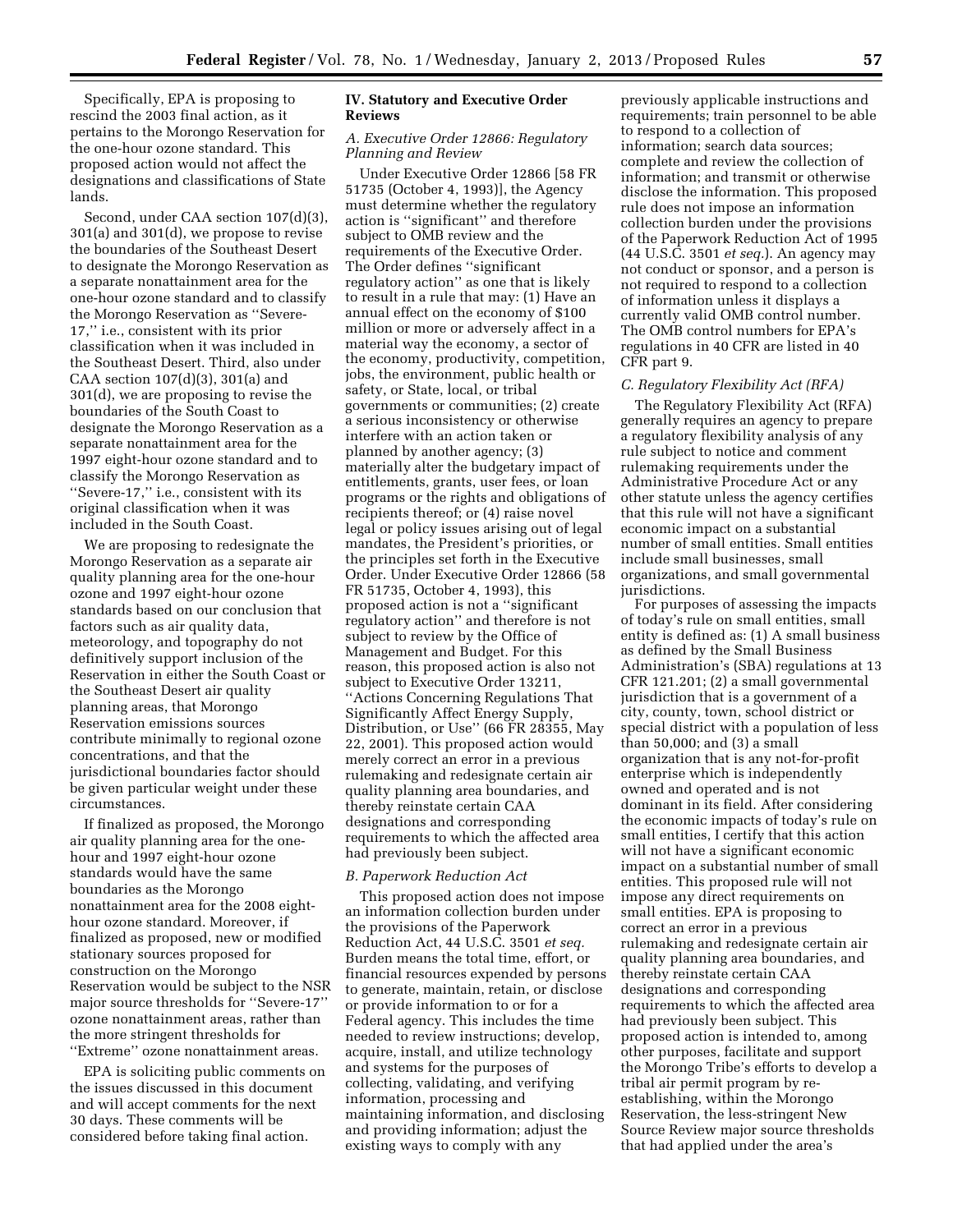previous ''Severe-17'' classification for the one-hour ozone standard.

#### *D. Unfunded Mandates Reform Act*

Title II of the Unfunded Mandates Reform Act of 1995 (UMRA), Public Law 104–4, establishes requirements for Federal agencies to assess the effects of their regulatory actions on State, local, and tribal governments and the private sector. Under section 202 of the UMRA, EPA generally must prepare a written statement, including a cost-benefit analysis, for proposed and final rules with ''Federal mandates'' that may result in expenditures to State, local, and tribal governments, in the aggregate, or to the private sector, of \$100 million or more in any one year. Before promulgating an EPA rule for which a written statement is needed, section 205 of the UMRA generally requires EPA to identify and consider a reasonable number of regulatory alternatives and adopt the least costly, most costeffective or least burdensome alternative that achieves the objectives of the rule. The provisions of section 205 do not apply when they are inconsistent with applicable law. Moreover, section 205 allows EPA to adopt an alternative other than the least costly, most cost-effective or least burdensome alternative if the Administrator publishes with the final rule an explanation why that alternative was not adopted. Before EPA establishes any regulatory requirements that may significantly or uniquely affect small governments, including tribal governments, it must have developed under section 203 of the UMRA a small government agency plan. The plan must provide for notifying potentially affected small governments, enabling officials of affected small governments to have meaningful and timely input in the development of EPA regulatory proposals with significant Federal intergovernmental mandates, and informing, educating, and advising small governments on compliance with the regulatory requirements. Today's proposed rule contains no Federal mandates (under the regulatory provisions of Title II of the UMRA) for State, local, or tribal governments or the private sector. The proposed rule imposes no enforceable duty on any State, local or tribal governments or the private sector. In any event, EPA has determined that this proposed rule does not contain a Federal mandate that may result in expenditures of \$100 million or more for State, local, and tribal governments, in the aggregate, or the private sector in any one year. Thus, today's proposed rule is not subject to the requirements of sections 202 and 205 of the UMRA.

# *E. Executive Order 13132: Federalism*

Executive Order 13132, entitled ''Federalism'' (64 FR 43255, August 10, 1999), requires EPA to develop an accountable process to ensure ''meaningful and timely input by State and local officials in the development of regulatory policies that have federalism implications.'' ''Policies that have federalism implications'' is defined in the Executive Order to include regulations that have ''substantial direct effects on the States, on the relationship between the national government and the States, or on the distribution of power and responsibilities among the various levels of government.'' This proposed action also does not have Federalism implications because it does not have substantial direct effects on the States, on the relationship between the national government and the States, or on the distribution of power and responsibilities among the various levels of government, as specified in Executive Order 13132 (64 FR 43255, August 10, 1999). This proposed action would merely correct an error in a previous rulemaking and redesignate certain air quality planning area boundaries, and thereby reinstate certain CAA designations and corresponding requirements to which the affected area had previously been subject, and does not alter the relationship or the distribution of power and responsibilities established in the Clean Air Act.

# *F. Executive Order 13175: Consultation and Coordination With Indian Tribal Governments*

Executive Order 13175, entitled ''Consultation and Coordination with Indian Tribal Governments'' (65 FR 67249, November 9, 2000), requires EPA to develop an accountable process to ensure ''meaningful and timely input by tribal officials in the development of regulatory policies that have tribal implications.'' ''Policies that have tribal implications'' are defined in the Executive Order to include regulations that have ''substantial direct effects on one or more Indian tribes, on the relationship between the Federal government and the Indian tribes, or on the distribution of power and responsibilities between the Federal government and Indian tribes.'' Under section 5(b) of Executive Order 13175, EPA may not issue a regulation that has tribal implications, that imposes substantial direct compliance costs, and that is not required by statute, unless the Federal government provides the funds necessary to pay the direct compliance costs incurred by tribal

governments, or EPA consults with tribal officials early in the process of developing the proposed regulation. Under section 5(c) of Executive Order 13175, EPA may not issue a regulation that has tribal implications and that preempts tribal law, unless the Agency consults with tribal officials early in the process of developing the proposed regulation.

EPA has concluded that this action would have tribal implications. In 2009, the Morongo Tribe requested that EPA create a separate area for the Morongo Reservation in part due to the adverse regulatory impacts resulting from the Agency's 2003 boundary change action. EPA consulted with representatives of the Morongo Tribe prior to, and following, the Tribe's 2009 boundary change request, concerning the issues covered herein. In today's proposed action, EPA is responding to the Tribe's 2009 boundary change request and has proposed an action that would eliminate the adverse regulatory impacts arising from EPA's 2003 boundary change action. As described herein, we agree with the Tribe that the boundary should be corrected to reflect their concerns. As proposed, this action will neither impose substantial direct compliance costs on tribal governments, nor preempt tribal law. Rather, the proposed action would relieve the Tribe of the additional requirements that flowed from the boundary change and corresponding change in CAA designations and classifications. Thus, the requirements of sections 5(b) and 5(c) of the Executive Order do not apply to this rule.

# *G. Executive Order 13045: Protection of Children From Environmental Health and Safety Risks*

Executive Order 13045: ''Protection of Children from Environmental Health Risks and Safety Risks'' (62 FR 19885, April 23, 1997) applies to any rule that: (1) Is determined to be ''economically significant'' as defined under Executive Order 12866, and (2) concerns an environmental health or safety risk that EPA has reason to believe may have a disproportionate effect on children. If the regulatory action meets both criteria, the Agency must evaluate the environmental health or safety effects of the planned rule on children, and explain why the planned regulation is preferable to other potentially effective and reasonably feasible alternatives considered by the Agency. This proposed rule is not subject to Executive Order 13045 ''Protection of Children from Environmental Health Risks and Safety Risks'' (62 FR 19885, April 23, 1997), because it is not economically